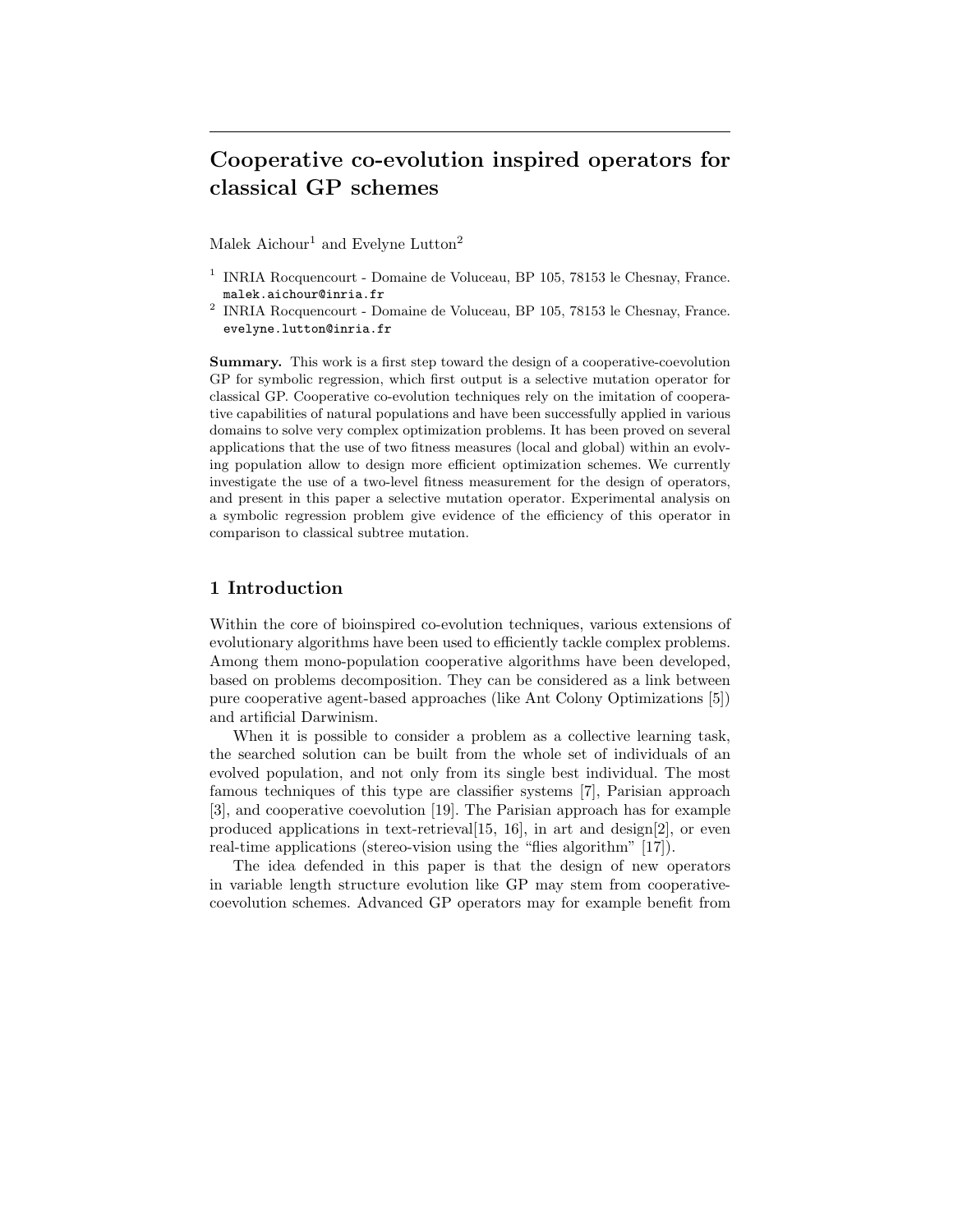the idea of using two fitness functions within an evolutionary scheme. Considering locally optimized operators, attempts have been made on crossover, in order to decide the best crossing point based on local measurements [9, 18]. Local measurements can actually be considered as a "local fitness function" in the Parisian approach spirit. Here we consider locally optimized mutations in this way.

This work is a first step for the development of a Parisian approach to symbolic regression. The long term idea is to develop a set of simple testfunction benchmarks for cooperative-coevolution optimization algorithms, to complete a first set of functions designed in [14].

The paper is organized as follows. Section 2 recalls the principles of Parisian evolution, then the use of a two level fitness evaluation for genetic operators design is considered (section 3). The selective mutation operator is presented in section 4, and tested on three instances of symbolic regression 5. Conclusions and future work are sketched in section 6.



# 2 The Parisian evolution cooperative co-evolution scheme

Fig. 1. Outline of a standard implementation of a Parisian EA. Fitness evaluation step is modified in order to consider local and global fitness.

This approach, originally proposed in [3], is based on a two-level representation of an optimization problem, in the sense that an individual of a Parisian population represents only a part of the problem solution. An aggregation of multiple individuals must be built in order to obtain a solution at hand. In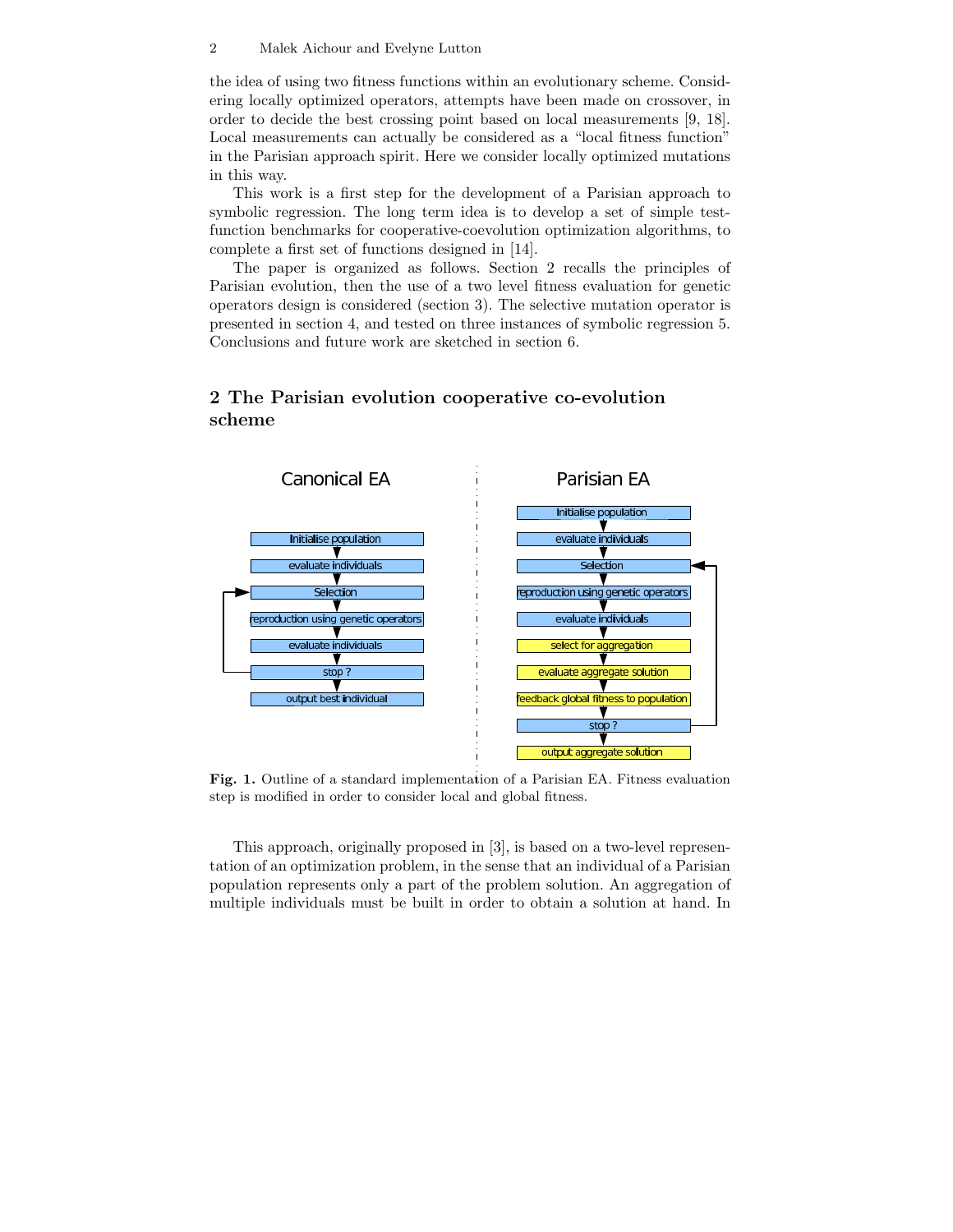this way, this is the whole population (or a major part of it) evolution that is favoured instead of the emergence of a single best individual, as in classical evolutionary schemes. The motivation is to make a more efficient use of the genetic search process, and reduce the computational expense. Successful applications of such a scheme usually rely on a lower cost evaluation of the partial solutions (i.e. the individuals of the population), while computing the full evaluation only once at each generation.

Figure 1 outlines the structure of a Parisian EA, for which many of the canonical aspects of EAs are retained. Additional characteristics are described below and aim at building a *society* of individuals that implicitly collaborate via the aggregation and global evaluation steps.

- Encoding: each individual of the population encodes a part of the solution.
- Individuals aggregation: at each generation a set of "best" local solutions is aggregated from the current best global solution.
- Local fitness: this fitness is calculated for each individual, and is an estimation of its potential contribution to the whole searched solution. Constraints on the problem can be introduced here, in order to prune useless computations for example.
- Global fitness: it is computed at each generation, and only on a potentially good aggregation of partial solutions. Longer computations can be performed here.
- Evolutionary engine: the complete population is evolved, and the selective pressure is intended to promote the emergence of better aggregate solutions. A scheme to aggregate local and global fitness values is usually required. Additionally a diversity preservation mechanism is necessary in order to maintain a complementary set of partial solutions in the current population.

The applicability of this approach is restricted to problems that can be split into homogeneous components, whose individual contribution to the solution can be evaluated. Each implementation is thus strongly application dependent. This approach actually relies on the following assumptions [6]:

- 1. A complete problem solution  $X \in S$  can be decomposed into n components  $x_i \in S'$ , and there exists a mapping  $T: S' \times S' \times \dots \times S' \to S$ .
- 2. There exists a merit function  $f_{loc}$  to evaluate each component.
- 3. The fitness landscape defined by  $f_{loc}$  and  $S'$  has sufficient structure to guide the search process toward the global optimum of the global fitness function  $f_{glob}$  in S.

A usual way to address item 3 is to implement a bonus distribution algorithm that distribute the value of  $f_{qlob}$  computed at each generation on the partial solutions which participate to the global one. This mechanism has been designed to ensure a positive pressure on partial solutions that have been identified as good by the aggregation process.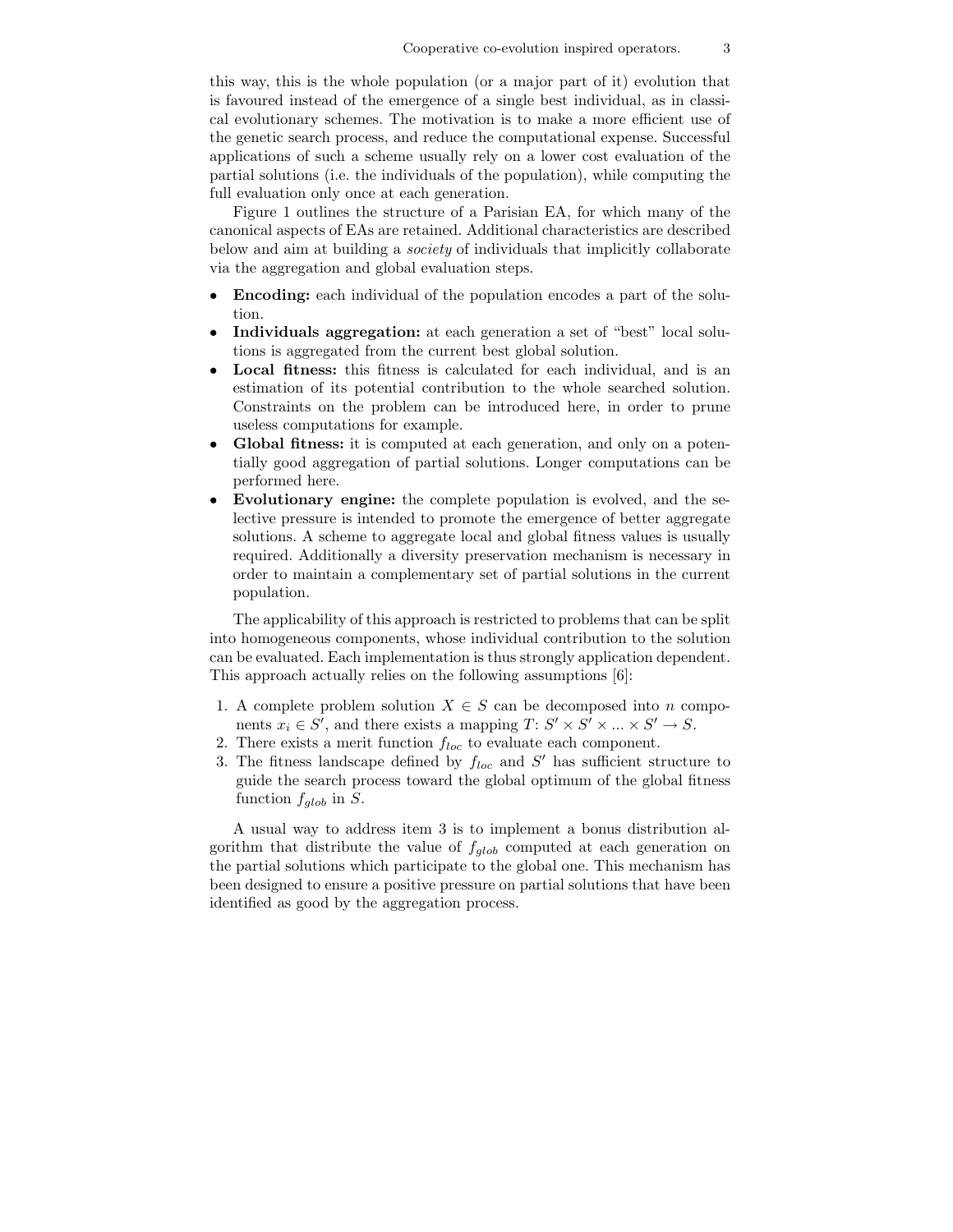# 3 Using a two-level evaluation process at the level of genetic operators

The previous Parisian cooperative co-evolution model is based on the use of two fitness functions, that in some way "collaborate." The design of such couple of partial/global fitness functions is of course extremely problem dependent. The challenge on this topic is certainly to produce a set of benchmark couples of functions on which various evolutionary engines may be compared. A first attempt has been made in [14]. We intend to continue in this direction by testing variable-length structures strategies and test-problems. GP representations seems actually well adapted to the philosophy of Parisian approaches which tend to gather simple structures into a global variable-size structure. Symbolic regression test-problems are currently tested.

In doing this, we first focused on the way the couple of local/global fitness functions can be used: as can be noticed the Parisian-style cooperation is implemented at the level of the selection/aggregation mechanism. This remark lead us to investigate if there are no additional ways to implement a two-level fitness cooperation within a GP engine.

The simplest way to do this is certainly within genetic operators, and indeed there already exist crossover operators that correspond to this idea.

The standard way crossover is implemented is by exchanging genetic material via the choice of a node in each parent tree and exchange of subtrees [13], without taking into account the content of each subtree. This may prevent the emergence of structured solutions[4]. It is therefore argued that crossover behaves more like a macro-mutation operator [11] and may be not better than a mutation-only system [1].

Some content-aware crossover techniques have been proposed in the literature (selective crossover  $(9, 18)$ ). The way the content of subtrees is taken into account can actually be related to a local fitness function. This raises the idea of extending this idea to mutation.

## 4 Selective Mutation

Standard GP mutation selects a mutation node randomly in the parent tree, and the corresponding sub-tree is replaced with a random one[12]. There are more sophisticated versions of GP mutation, like for example the headless chicken crossover[20] (i.e. a crossover with a temporary random tree), but to our knowledge none of them really takes into account the content of the subtrees.

The idea developed here is to identify the "worst" subtree of a candidate for mutation, and to replace it by a new random one. The "worst" subtree identification is made with the help of a "local" fitness function. In this way, a mutation point will allow to focus the search onto unused, useless or even deleterious areas of genomes, while (hopefully) minimizing the loss of "good"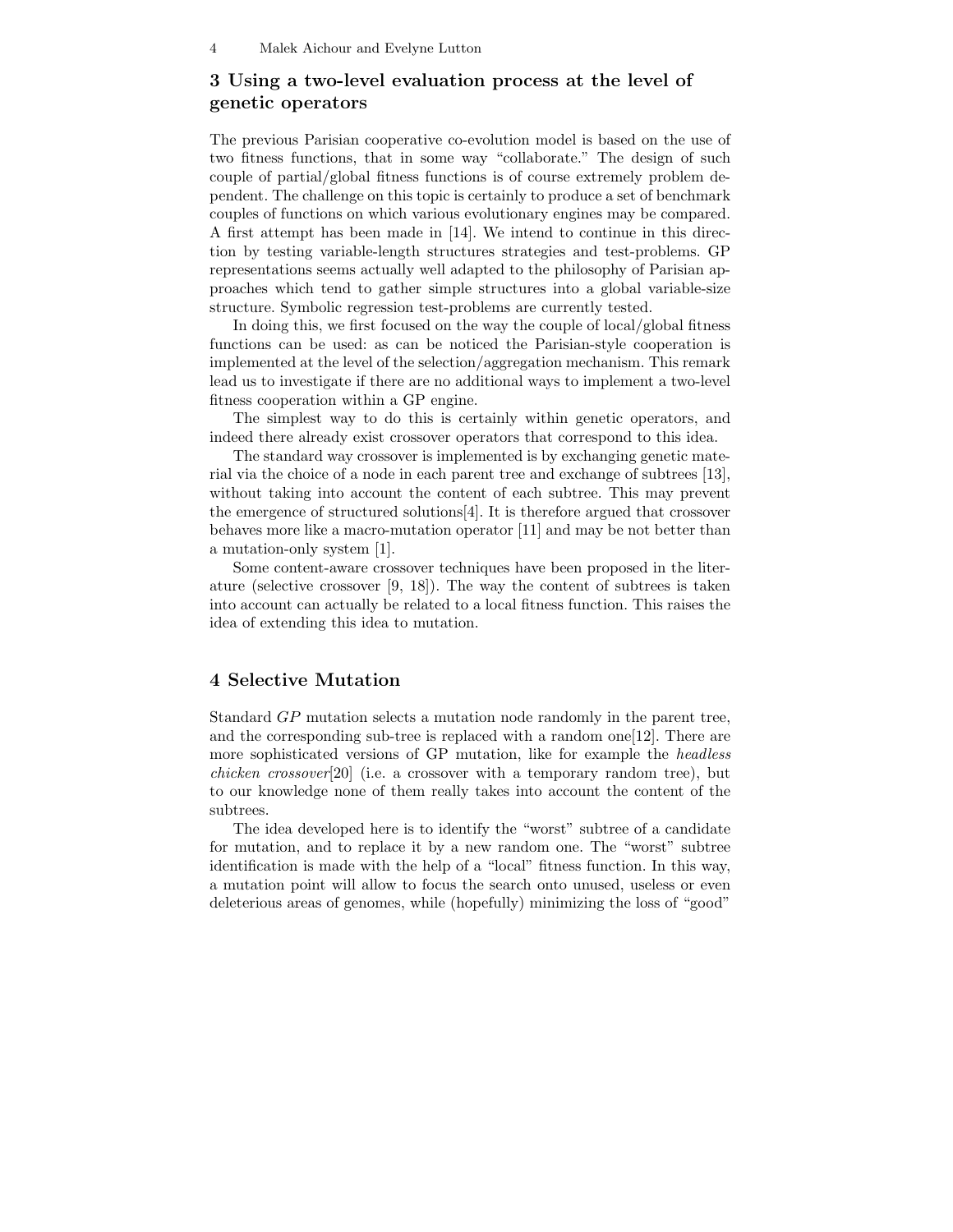

Fig. 2. Selective mutation operator : local fitness evaluation

material at the individual level. We use the term *selective mutation* to refer to the selective crossover proposed in [9, 18], and to refer to an identified natural phenomenon in genetics<sup>3</sup>.

The local evaluation is a measurement of the weakness of the sub-tree. In the present work it represents the contribution of the sub-tree in the context of its container-tree, but obviously, additional constraints on the genome can be embedded in the "local" fitness, in the same way as the classical Parisian approach.

The local fitness measurement, i.e. the contribution of a sub-tree is currently implemented the way Hammad and Ryan evaluate GP schemes [8]: the sub-tree to be evaluated is replaced by a neutral element (i.e. 1 for the multiplication, 0 for the addition, etc ...) and the resulting individual is evaluated. The difference between the fitness of the initial complete tree and of a tree in which a sub-tree has been replaced by a neutral element correspond to the evaluation of this sub-tree weakness, see figure 2. Iba and Garis [10] also suggested to measure the impact of sub-tree by treating each sub-tree as an independent program. However this evaluation does not necessarily indicates the real contribution of a sub-tree towards the main tree.

Once the local fitness can be evaluated on each subtree, the most simple strategy, which is tested below, i.e. an exhaustive search on all subtrees, yield the best candidate subtree to mutation. Of course other strategies can be imagined in order to spare computation time. A tournament selection based on a small sample of the possible subtrees may for example be programmed, to reduce the computational costs and preserve some randomness in the choice of the mutation node.

<sup>&</sup>lt;sup>3</sup> A selective mutation is a change in a gene that is specifically selected, see http://www.everythingbio.com/glos/definition.php?word=selective%20mutation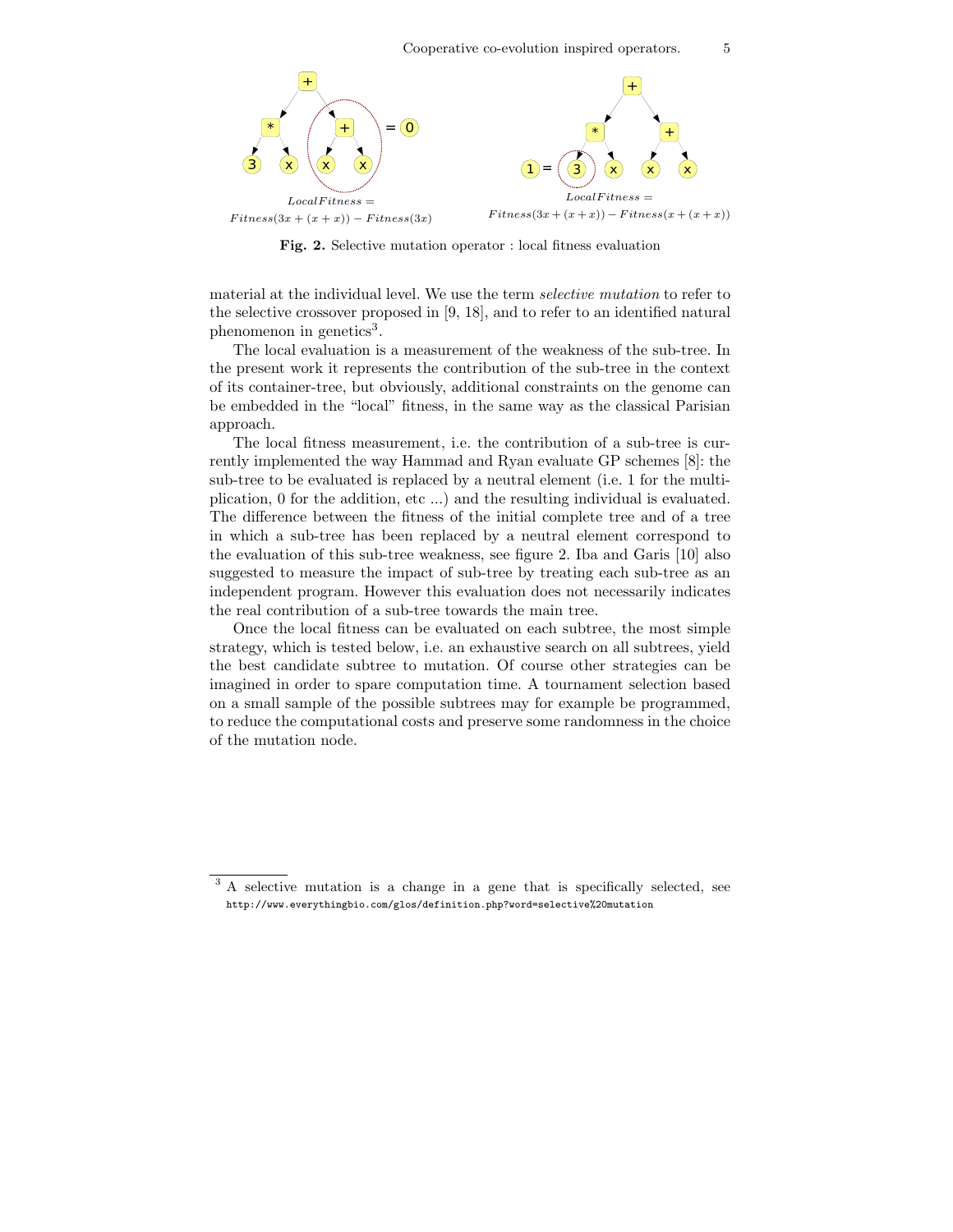### 5 The Experiments and Results

#### 5.1 Symbolic Regression Problem

Symbolic regression problems involve generating functions which approximate a target function, f, given a set of data pairs,  $(x_i, y_i)$ , such that  $y_i = f(x_i)$ . In real world applications, the target function is of course unknown, and the data pairs are obtained from empirical observations. We are therefore interested in inducing functions that provide an approximate fit of the data. For the purpose of testing algorithms on these tasks, it is common to derive fitness pairs from a known function and to evaluate each candidate solution according to how well it approximates the target. Since it is possible to derive many semantically equivalent functions to the target, the fitness function evaluates the error observed between the candidate and target values over a number of fitness points. There are many ways of doing this, for example summing the absolute differences between the observed and target values, taking the mean squared error, or taking the root of the sum of the squared differences. We should not expect a candidate solution to fit the target data perfectly so we should also specify a small tolerance margin of error, within which a fitness case is said to been correctly classified. The success criterion is therefore not a total error of zero, but an acceptable classification of all the fitness points. Since the aim of symbolic regression is the induction of a symbolic function, implementations include mathematical operators in the function set. The terminal set should include instances of each input variable. As an example, consider the target function  $x^4 - x^3 + x^2 - x$ . The function set for this function might be the four arithmetic operators  $+, -, *, /$  whilst the terminal may consist of the single input variable x. The tree or individual (in postfix notation) :  $xx * x$  $xxx * xx * - * -$  is an example solution to the fourth polynomial function  $x^4 - x^3 + x^2 - x$ .

Table 1. GP Parameters for Symbolic Regression Problems

| Objectives         | Find a program that produces the given value of the fourth<br>quintic and sextic polynomial (respectively $F_1, F_2$ and $F_3$ )<br>as its output when given the value of the one independent<br>variable, x, as input. |
|--------------------|-------------------------------------------------------------------------------------------------------------------------------------------------------------------------------------------------------------------------|
| Stop criterion     | Max generation or total error $= 0.01$ .                                                                                                                                                                                |
| Function set       | $\{+, -, *, %\}$ (protected division).                                                                                                                                                                                  |
| Terminal set       | $\{x\}$                                                                                                                                                                                                                 |
| Fitness case       | random values of x from the range $-1+1$ .                                                                                                                                                                              |
| Fitness            | The mean, over the number of fitness cases, of the absolute<br>value of the difference between the value returned by the<br>program and the target function.                                                            |
| Initial pop        | Created using ramped half-and-half.                                                                                                                                                                                     |
| Population size    | 100                                                                                                                                                                                                                     |
| Selection          | Tournament selection.                                                                                                                                                                                                   |
| Crossover          | 0.80                                                                                                                                                                                                                    |
| Mutation           | 0.20                                                                                                                                                                                                                    |
| Maximum depth      | 17 for $F_1$ , 20 for $F_2$ and 25 for $F_3$                                                                                                                                                                            |
| Maximum generation | 200                                                                                                                                                                                                                     |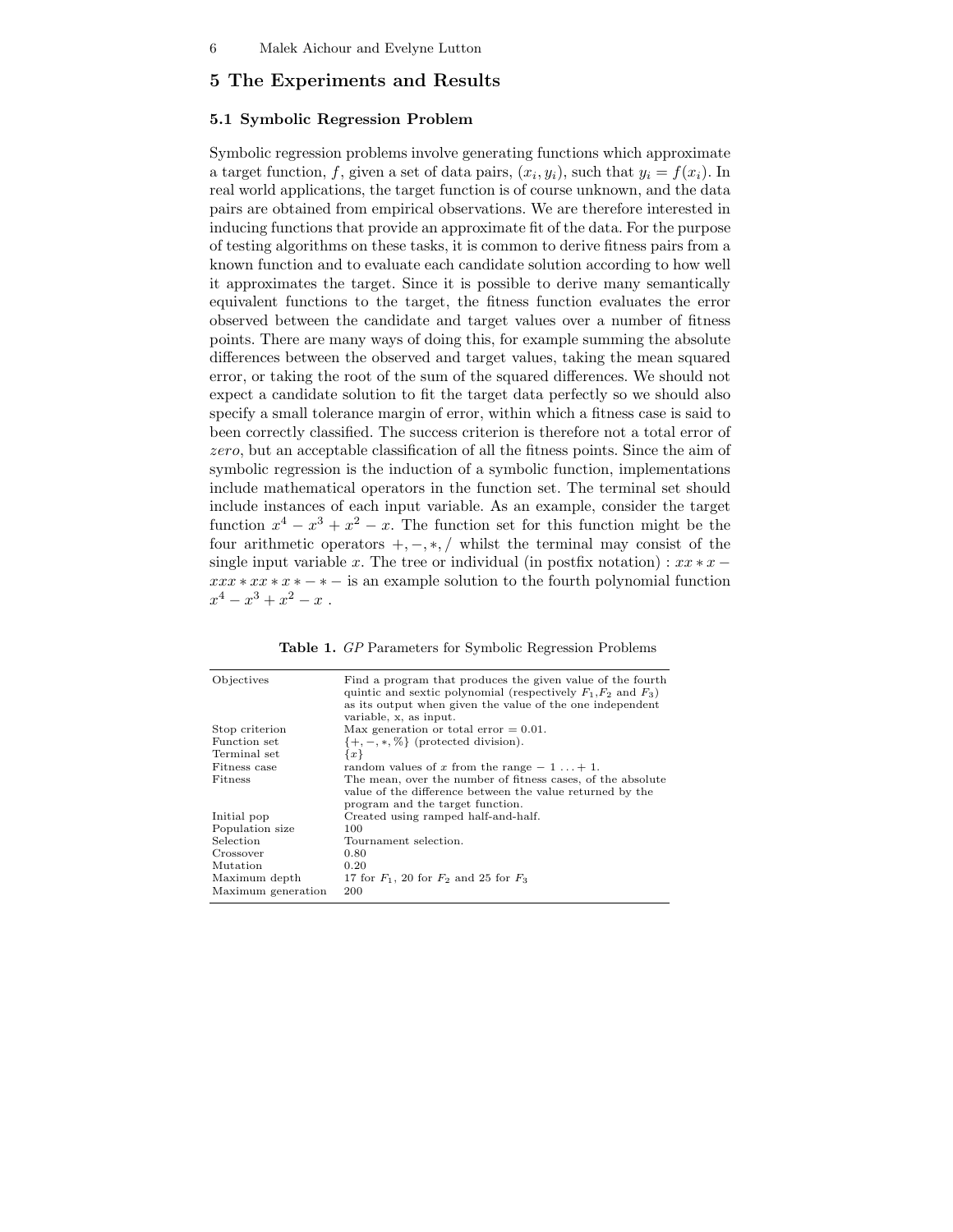#### 5.2 Experiments

This section presents some results obtained with the proposed selective mutation operator, the GP which was coded in Visual  $C++$  6.0.

The three benchmark problems are symbolic regression of the fourth polynomial  $(F_1: x^4 - x^3 + x^2 - x)$  [21], symbolic of the quintic polynomial  $(F_2 : x^5 - 2x^4 + x^2)$  [13] and symbolic regression of sextic polynomial  $(F_3: x^6 - 2x^3 + x)$  [13].

The performance of our selective mutation GP SMGP is compared with a standard genetic program SGP with the traditional mutation operator. In both programs we used the crossover described in [12]. The default parameters for all runs are described in table 1.

For each target function, we use 50 independent runs with different seeds and we measure minimum and maximum, mean and median of fitness, number of generations and run time. As for these small instances both algorithms usually converge to a solution (fitness near 0), number of generations to convergence (error lower that a fixed threshold) and corresponding run time are more discriminant quantities.

The run time is measured in seconds and obtained on an Intel Pentium Core Duo 2 Ghz - PC. Table 2,3 and 4 shows the results.

After a series of tests we noticed that SMGP requires less CPU time than SGP, even if each mutation involves an exhaustive search on each subtree of a candidate. After calculating the statistical means of the number of generations to convergence, table 2, 3 and 4 show that SGP required significantly more generations than SMGP. Table 2 shows that in function  $F_1$  SMGP has no failure run (line of fitness, all values are *zero*). The results show that with *SGP* the number of generations needed for convergence is highly unpredictable: for the function  $F_2$ , it managed to find the optimal solution in 30 generations at its best, and at its worst, 190 generations. And for the function  $F_1$  it finds the optimal solution in 15 generations at its best, and in 90 generations at its worst.

|     |                                                                                                                             | Min | Max            | Mean                                                           | Median | Std-Dev      |
|-----|-----------------------------------------------------------------------------------------------------------------------------|-----|----------------|----------------------------------------------------------------|--------|--------------|
| SGP | Fitness<br>$\#$ Generations 15<br>Run Time $7.41000e^{-01}$ $2.98300e^{00}$ $1.71040e^{00}$ $1.89020e^{00}$                 |     | 90             | $9.71445e^{-17}$ $9.12000e^{-03}$ $5.40000e^{-04}$<br>63.68000 | 50     | 21.8<br>0.61 |
|     | <b>Fitness</b><br>SMGP $#Generations 9$<br>Run Time $2.16000e^{-01}$ $1.23000e^{00}$ $1.3820e^{00}$ $8.12100e^{-01}$ $0.28$ |     | $\theta$<br>80 | $\cup$<br>28.34000                                             | 25     | 15.85        |

**Table 2.** Results of function  $F_1$ 

The test related in table 2, i.e. find the polynomial  $F_1$  from 9 pairs  $(x_i, y_i)$ uniformly distributed in  $[-1, +1]$ , is the same as in [21], the result is however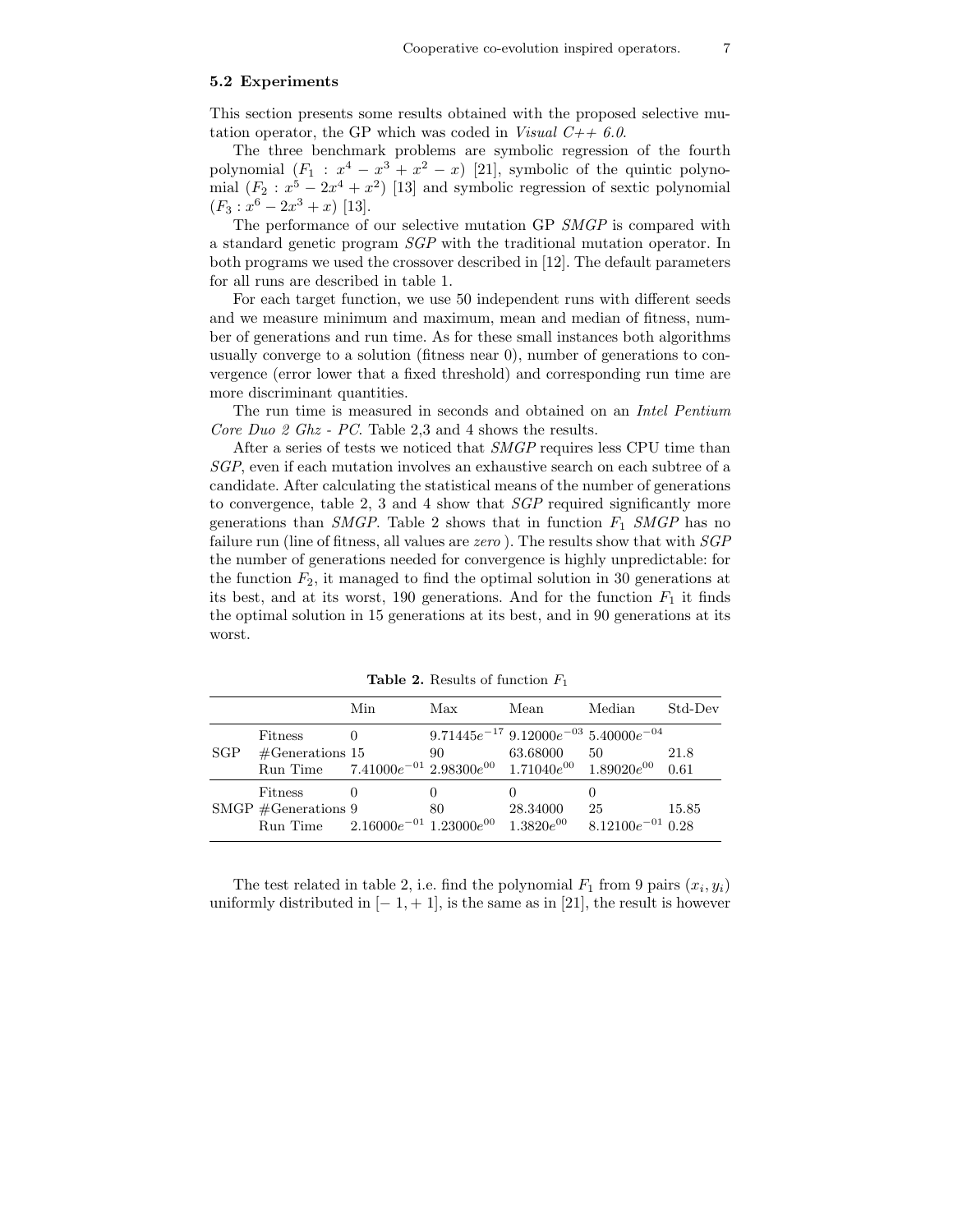|            |                                                                                                                       | Min      | Max | Mean                                                                              | Median | Std-Dev       |
|------------|-----------------------------------------------------------------------------------------------------------------------|----------|-----|-----------------------------------------------------------------------------------|--------|---------------|
| <b>SGP</b> | Fitness<br>$\#$ Generations 30<br>Run Time $1.17102e^{00}$ $5.14982e^{00}$ $2.41758e^{00}$ $2.89300e^{00}$ $1.05$     |          | 190 | $4.61000e^{-03}$ $2.63640e^{00}$ $1.13500e^{-01}$ $1.62400e^{-01}$<br>70.54000 60 |        | 33.2          |
|            | <b>Fitness</b><br>SMGP $#Generations$ 30<br>Run Time $8.84100e^{-01}$ $4.60600e^{00}$ $2.18000e^{00}$ $2.36540e^{00}$ | $\Omega$ | 160 | $8.71000^{-03}$ 9.40000 <sup>-04</sup> 0<br>50.40000                              | 50     | 20.35<br>0.33 |

**Table 3.** Results of function  $F_2$ 

**Table 4.** Results of function  $F_3$ 

|     |                                                                                                                  | Min            | Max   | Mean                                                                                                     | Median   | Std-Dev |
|-----|------------------------------------------------------------------------------------------------------------------|----------------|-------|----------------------------------------------------------------------------------------------------------|----------|---------|
| SGP | Fitness<br>$\#$ Generation 40<br>Run Time $2.39300e^{00}$ $7.66450e^{00}$ $4.18610e^{00}$ $4.36201e^{00}$ $1.16$ |                | 200   | $4.60000e^{-03}$ $2.63640e^{00}$ $1.13500e^{-01}$ $0.16240e^{00}$<br>80.24000 90                         |          | 26.89   |
|     | Fitness<br>SMGP $#Generation 35$<br>Run Time $1.88200e^{00}$                                                     | $\overline{0}$ | 180 — | $0.00960e^{00}$ $0.00013e^{00}$<br>70.88000 70<br>$5.64300e^{00}$ $3.68440e^{00}$ $2.88600e^{00}$ $0.85$ | $\Omega$ | 30.04   |

different. On average, for nearly 95% of runs SMGP gave the correct solution after up to 80 generations (most of the solutions were found before  $25^{th}$  generation). For this target function  $F_1$ , the maximum number of nodes in the tree was set to 17, a population of 100 individuals reached the exact solution in the generation 9 after 0.2160 seconds of execution. The mutation probability was set to 0.20. The best individual found is  $xxxxxx * - * - * x-$  (in postfix notation) which is equivalent to the reference polynomial  $x^4 - x^3 + x^2 - x$ .

In the second example (table 3) we try to perform the symbolic regression of the data generated by the function  $F_2$  in the interval  $[-1, +1]$ . The maximum number of nodes in the tree was set to 20, the population size was 100 and after 30 generations the exact solution was found by SMGP:  $xx * xxx * xxx * \cdots + xxx * xxxx * \cdots + -$  which is  $x^5 - 2x^4 + x^2$ .

In the third example (table 4), the function  $F_3$  was used to generate 20 pairs  $(x_i, y_i)$  uniformly distributed in  $[-1, +1]$ . The maximum number of nodes in the tree was set to 25. After 35 generations with SMGP, a population of 100 individuals evolved to the exact solution xxxx∗∗xx∗∗xx∗xx∗+−∗x+ equivalent to  $x^6 - 2x^3 + x$ .

# 6 Conclusion and Future Work

This work is a preliminary work, which allows to set the design of contextaware operators in a more general framework. A very simple scheme of selective mutation has been successfully tested on three symbolic regression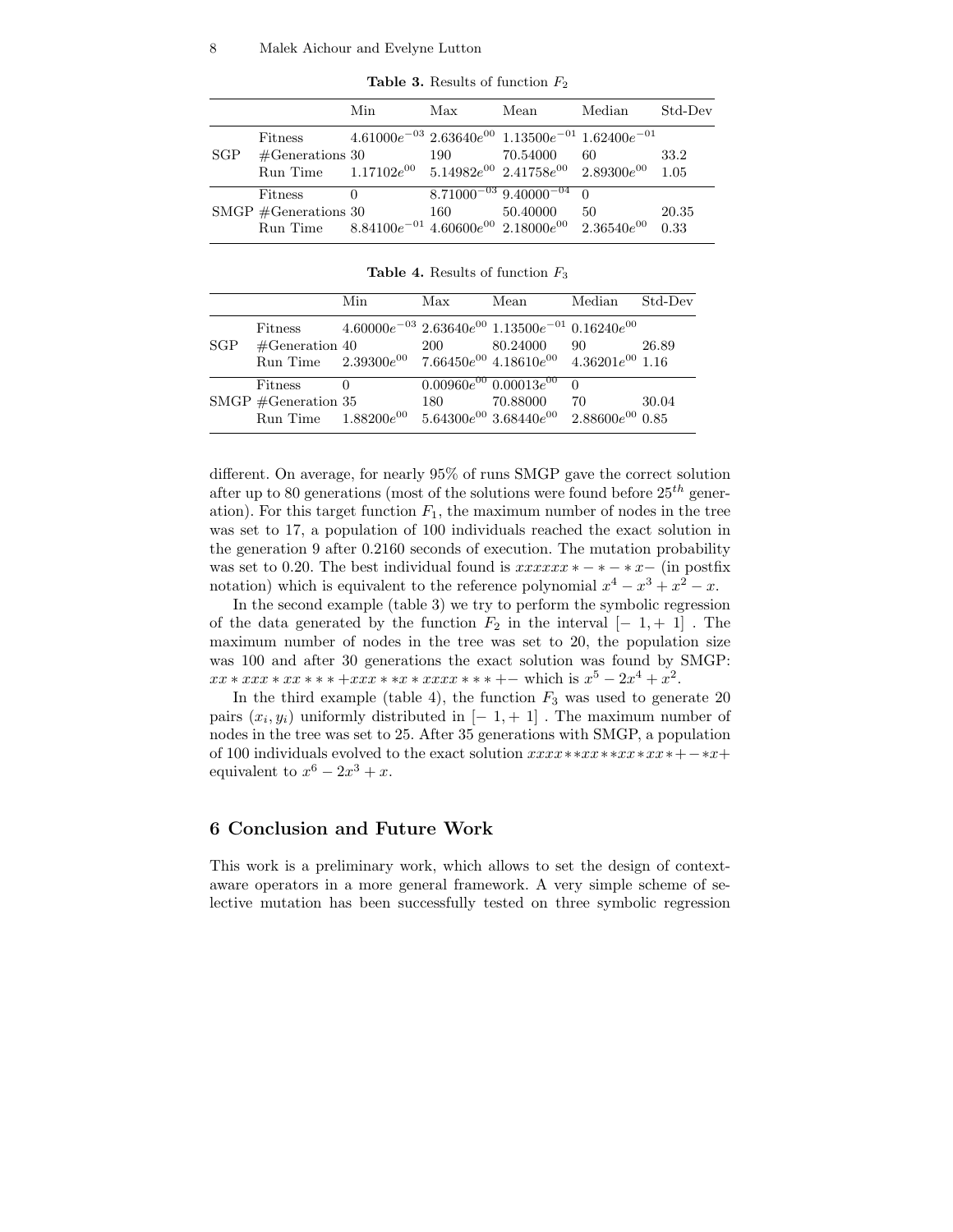

Fig. 3. Fitness curves of SGP and SMGP in functions  $F_1$ ,  $F_2$  and  $F_2$ .

benchmark problems. The powerful idea is to focus the action of mutation to areas of the genome that are not correctly (or sufficiently) evolved, in order to favour the emergence of highly fit parts of solutions and maintain it in the population. For this purpose, the design and the use of an additional fitness function has been necessary. This local fitness function has characteristics similar with local fitness functions of Parisian approaches, in the way it favours the emergence of good partial solutions (=subtrees for GP).

Further work will consider the development of pure Parisian GP approaches on symbolic regression problems, as well as context-aware GP operators based on local fitness measurement. In the present work, the local fitness measurement is strongly correlated to the global fitness, we will consider other less correlated (but application-dependent) couples of local/global fitness functions, in order to induce more complex population dynamics.

## References

1. P.J. Angeline. Subtree crossover: Building block engine or macro mutation ? In Genetic Programming 1997: Proceedings of the Second Annual Conference.